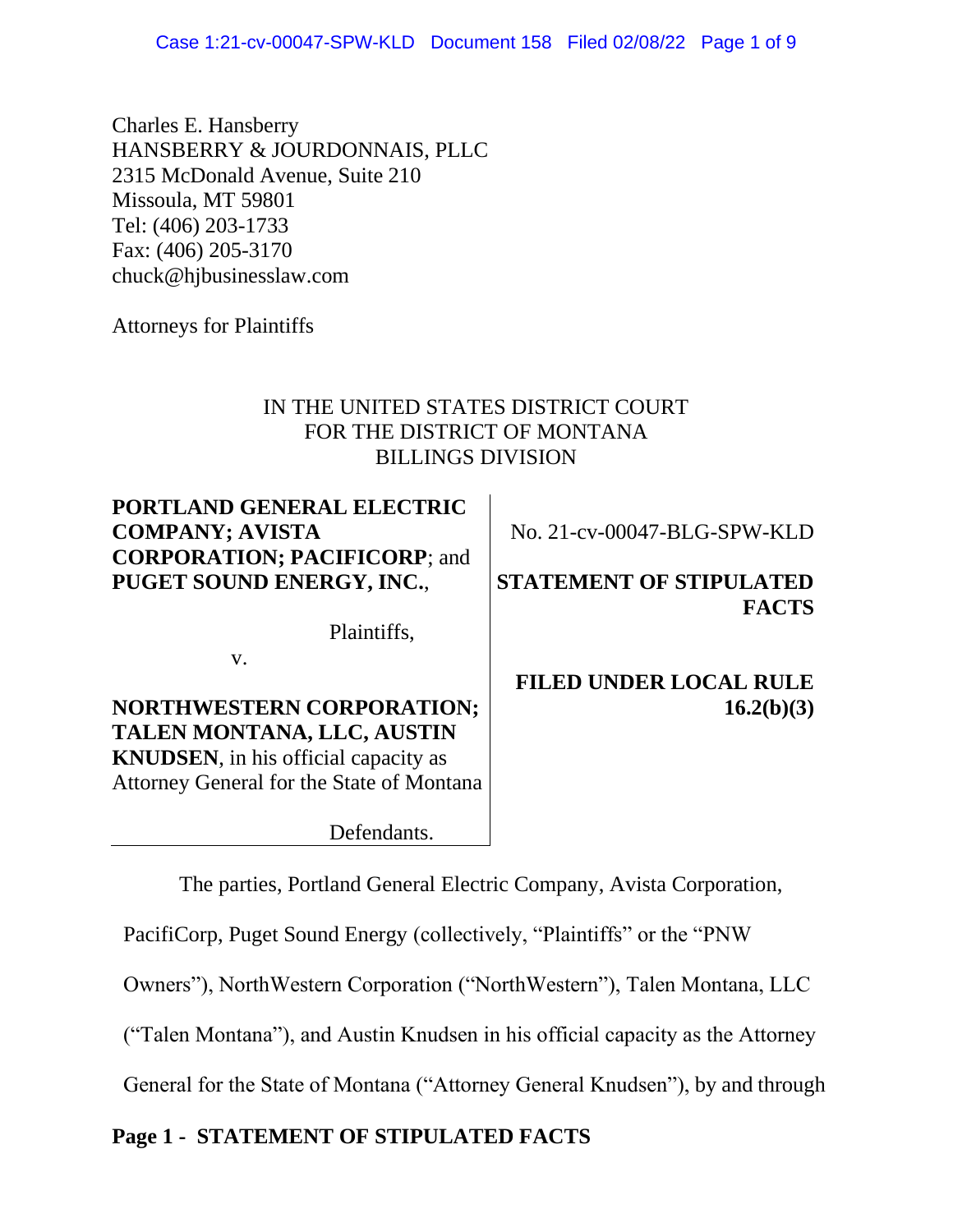their respective attorneys of record, submit the following Statement of Stipulated Facts as required by Local Rule 16.2(b)(3) and the Court's January 7, 2022, Order (Doc. 149).

- 1. Avista Corporation ("Avista") is an investor-owned utility that serves customers in eastern Washington, northern Idaho, and parts of Oregon. Avista also serves a small number of electric customers in Montana. Avista is a Washington corporation with its principal place of business in Washington.
- 2. PacifiCorp's business unit, Pacific Power, is a utility based in Oregon that serves customers in Oregon, northern California, and southeastern Washington. PacifiCorp's business unit, Rocky Mountain Power, is a utility based in Utah that serves customers in Utah, Wyoming, and southeastern Idaho. PacifiCorp is an Oregon corporation with its principal place of business in Oregon.
- 3. Portland General Electric Company ("PGE") is an investor-owned utility based in Oregon that serves residential and business customers in Oregon. PGE is an Oregon corporation with its principal place of business in Oregon.
- 4. Puget Sound Energy, Inc. ("PSE") is an investor-owned utility based in Washington that serves customers primarily in western Washington. PSE is a Washington corporation with its principal place of business in Washington.

## **Page 2 - STATEMENT OF STIPULATED FACTS**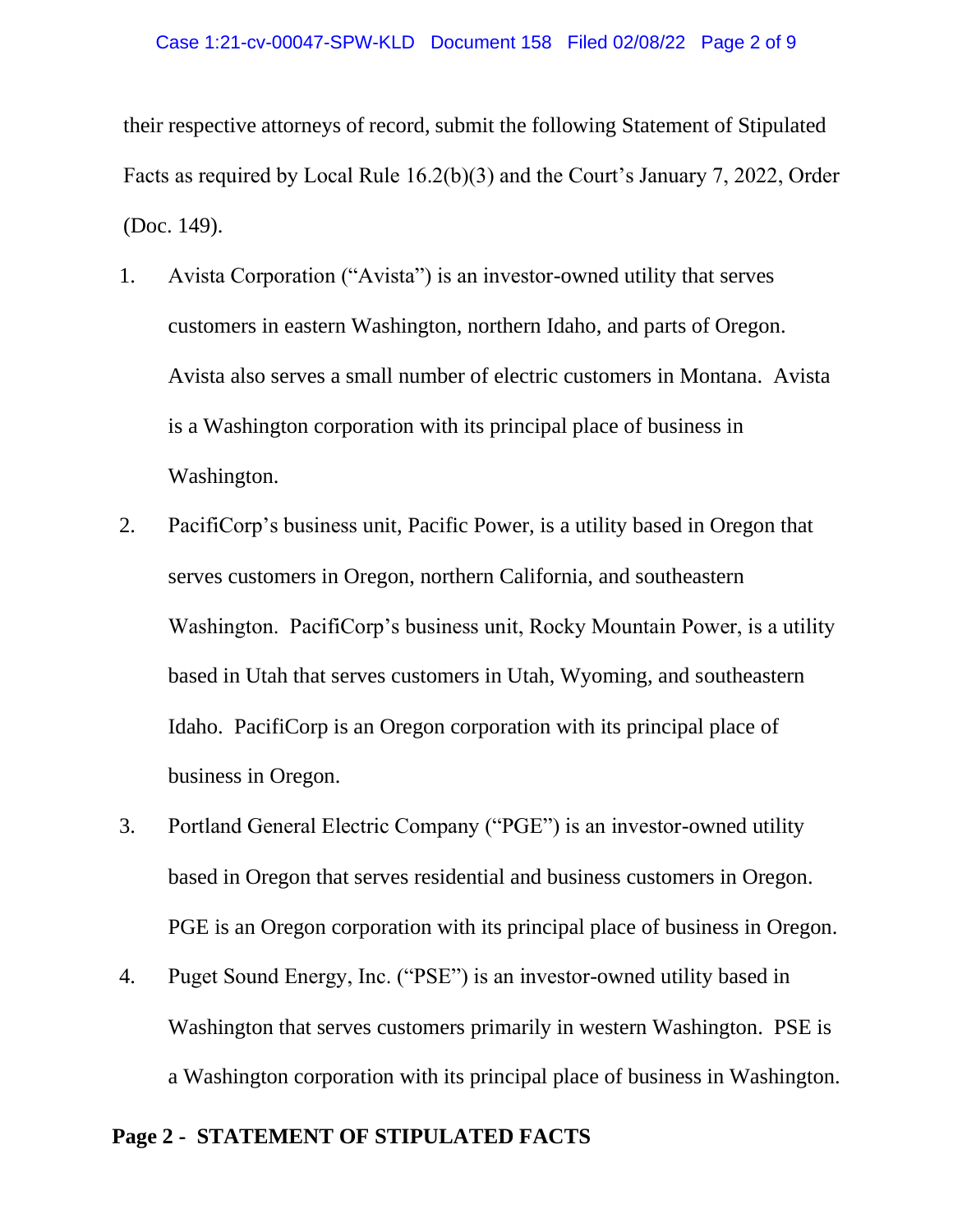- 5. NorthWestern is an investor-owned utility based in South Dakota that serves customers in Montana, South Dakota, Nebraska, and Yellowstone National Park. NorthWestern is a Delaware corporation with its principal place of business in South Dakota.
- 6. Talen Montana, a Delaware limited liability company, is a wholly owned subsidiary of Talen Montana Holdings, LLC, which is a wholly owned subsidiary of Talen Energy Supply, LLC, which is a wholly owned subsidiary of Talen Energy Corporation, which is a Delaware corporation with its principal place of business in Texas.
- 7. Austin Knudsen is the Attorney General for the State of Montana.
- 8. The PNW Owners filed the instant action on May 4, 2021, in the United States District Court for the District of Montana, Billings Division. They filed a First Amended Complaint on May 19, 2021. (Doc. 32.) Talen Montana, NorthWestern, and Attorney General Knudsen filed answers. (Docs. 40, 58, & 64.)
- 9. On May 27, 2021, the PNW Owners filed a Motion for Preliminary Injunction seeking to enjoin Attorney General Knudsen from enforcing Senate Bill 266 against them. (Doc. 37.)
- 10. The Court held oral argument on the Motion for Preliminary Injunction on August 6, 2021.

## **Page 3 - STATEMENT OF STIPULATED FACTS**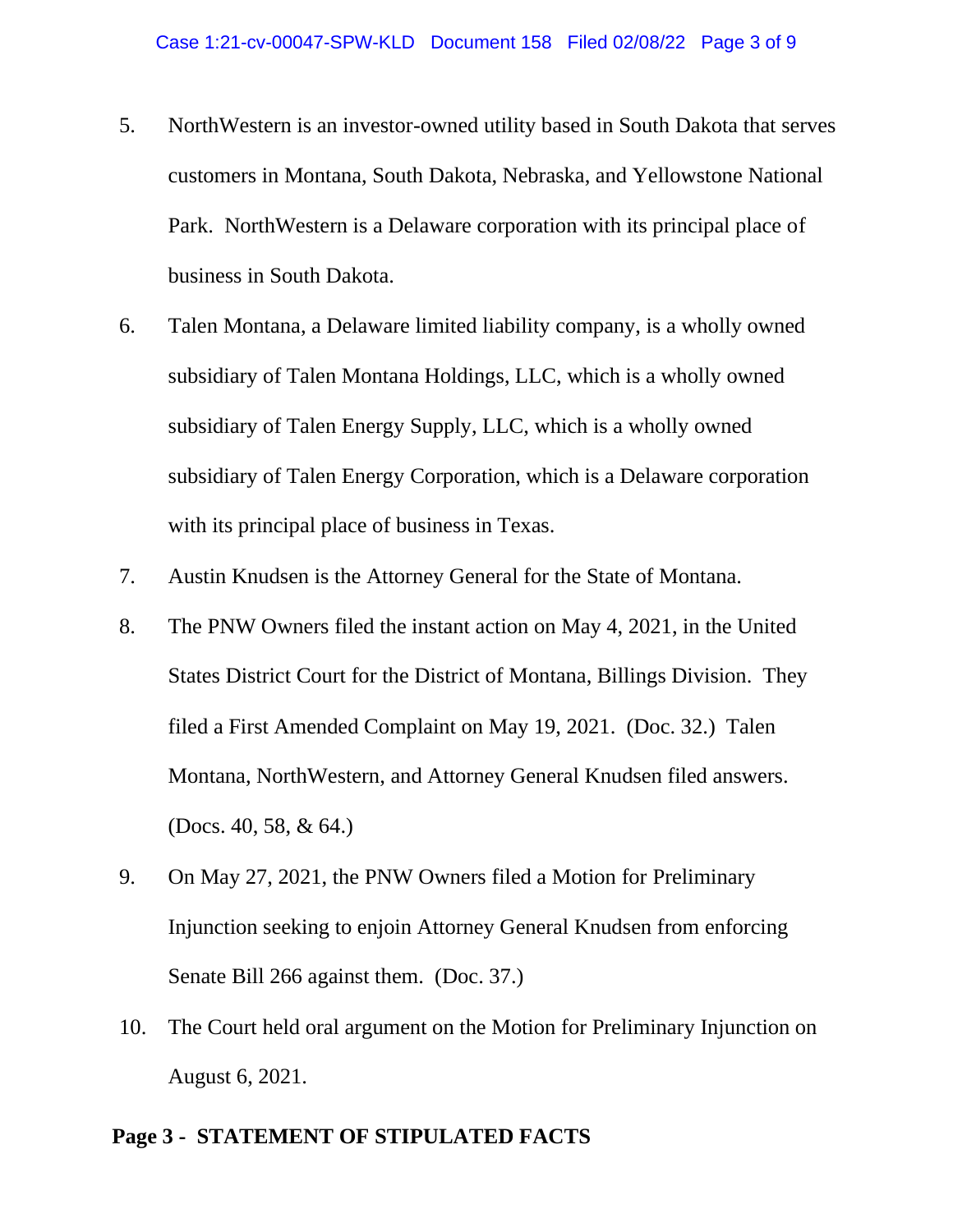- 11. The PNW Owners filed a Motion to Consolidate on June 3, 2021, to consolidate Case No. 1:21-cv-00047-SPW-KLD (*Portland General Electric Company, et al. v. NorthWestern Corporation, et al.*) with Case No. 1:21-cv-00058- SPW-TJC (*Talen Montana, LLC v. Avista Corporation, et al.*), both pending before the United States District Court for the District of Montana, Billings Division. (Doc. 44.)
- 12. On August 17, 2021, the PNW Owners filed a Motion for Partial Summary Judgment on their first, second, and third claims challenging Senate Bill 265. (Doc. 88.)
- 13. On October 29, 2021, the PNW Owners filed a Motion for Partial Summary Judgment on their fourth and fifth claims challenging Senate Bill 266. (Doc. 102.)
- 14. Attorney General Knudsen filed a motion to stay proceedings regarding Senate Bill 266. (Doc. 116.) In the alternative, Attorney General Knudsen sought a six-month extension to respond to the pending summary judgment motion concerning Senate Bill 266 or a stay of summary judgment proceedings pending the outcome of the motions to consolidate with, and remand in, Case No. 1:21-cv-00058- SPW-TJC. (*Id*.)

### **Page 4 - STATEMENT OF STIPULATED FACTS**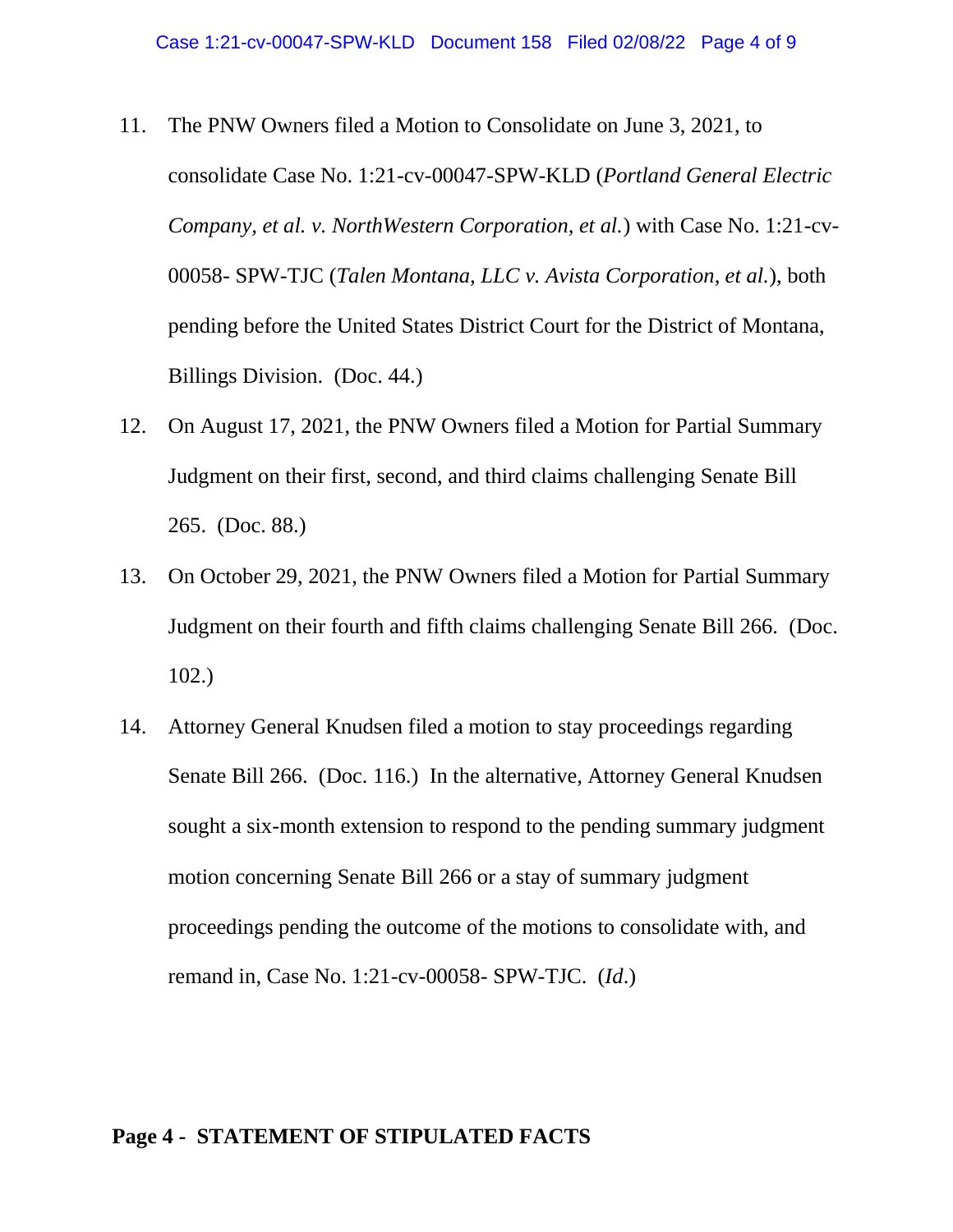- 15. On December 3, 2021, NorthWestern filed a motion to compel arbitration and to appoint a magistrate judge to oversee negotiations of the process and procedures by which the arbitration will proceed. (Doc. 120.)
- 16. A preliminary pretrial conference has been set for February 15, 2022, before Magistrate Judge DeSoto in this case. (Doc. 149.)
- 17. The parties have served their FRCP 26(a)(1) initial disclosures.

DATED this 8th day of February, 2022.

# HANSBERRY & JOURDONNAIS, PLLC MARKOWITZ HERBOLD PC

By: *s/ Charles E. Hansberry*

Charles E. Hansberry chuck@hjbusinesslaw.com Jenny M. Jourdonnais jenny@hjbusinesslaw.com 2315 McDonald Avenue, Suite 210 Missoula, MT 59801 Tel: (406) 203-1733 Fax: (406) 205-3170

*Attorneys for Plaintiffs*

By: *s/ Dallas DeLuca* Dallas DeLuca dallasdeluca@markowitzherbold.com 1455 SW Broadway, Suite 1900 Portland, OR 97201-3412

> *Attorneys for Plaintiff Portland General Electric Company*

# **Page 5 - STATEMENT OF STIPULATED FACTS**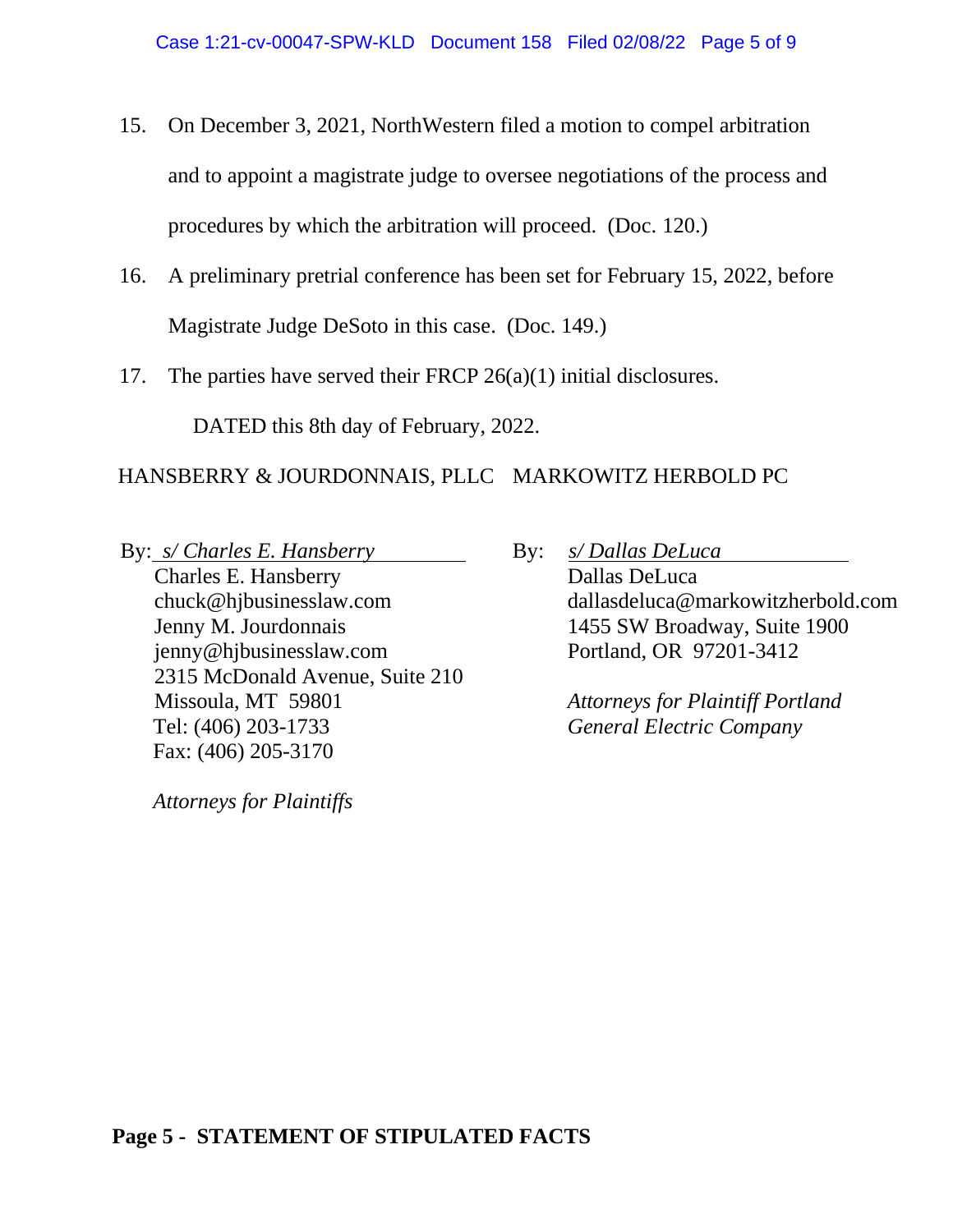SCHWABE, WILLIAMSON & WYATT, P.C.

By: *s/ Connie Sue Martin*

Troy Greenfield, WSBA #21578 tgreenfield@schwabe.com Connie Sue Martin, WSBA #26525 csmartin@schwabe.com 1420 5th Avenue, Suite 3400 Seattle, WA 98101-4010 Tel: 206-622-1711 Fax: 206-292-0460

*Attorneys for Plaintiff PacifiCorp*

## KSB LITIGATION P.S.

By: *s/ William J. Schroeder* William J. Schroeder William.schroeder@Ksblit.legal 510 W Riverside, Suite 300 Spokane, WA 99201 Tel: (509) 624-8988 Fax: (509) 474-0358

> *Attorney for Plaintiff Avista Corporation*

UGRIN ALEXANDER ZADICK & **HIGGINS** 

By: *s/ Gary M. Zadick*

Gary M. Zadick gmz@uazh.com PO Box 1746 Great Falls, MT 59403-1746

*Attorneys for Plaintiff Portland General Electric Company*

## AVISTA CORPORATION

By: *s/ Michael G. Andrea* Michael G. Andrea Michael.Andrea@avistacorp.com 1411 W Mission Ave—MSC-17 Spokane, WA 99202 Tel: (509) 495-2564 Fax: (509) 777-5468

> *Attorney for Plaintiff Avista Corporation*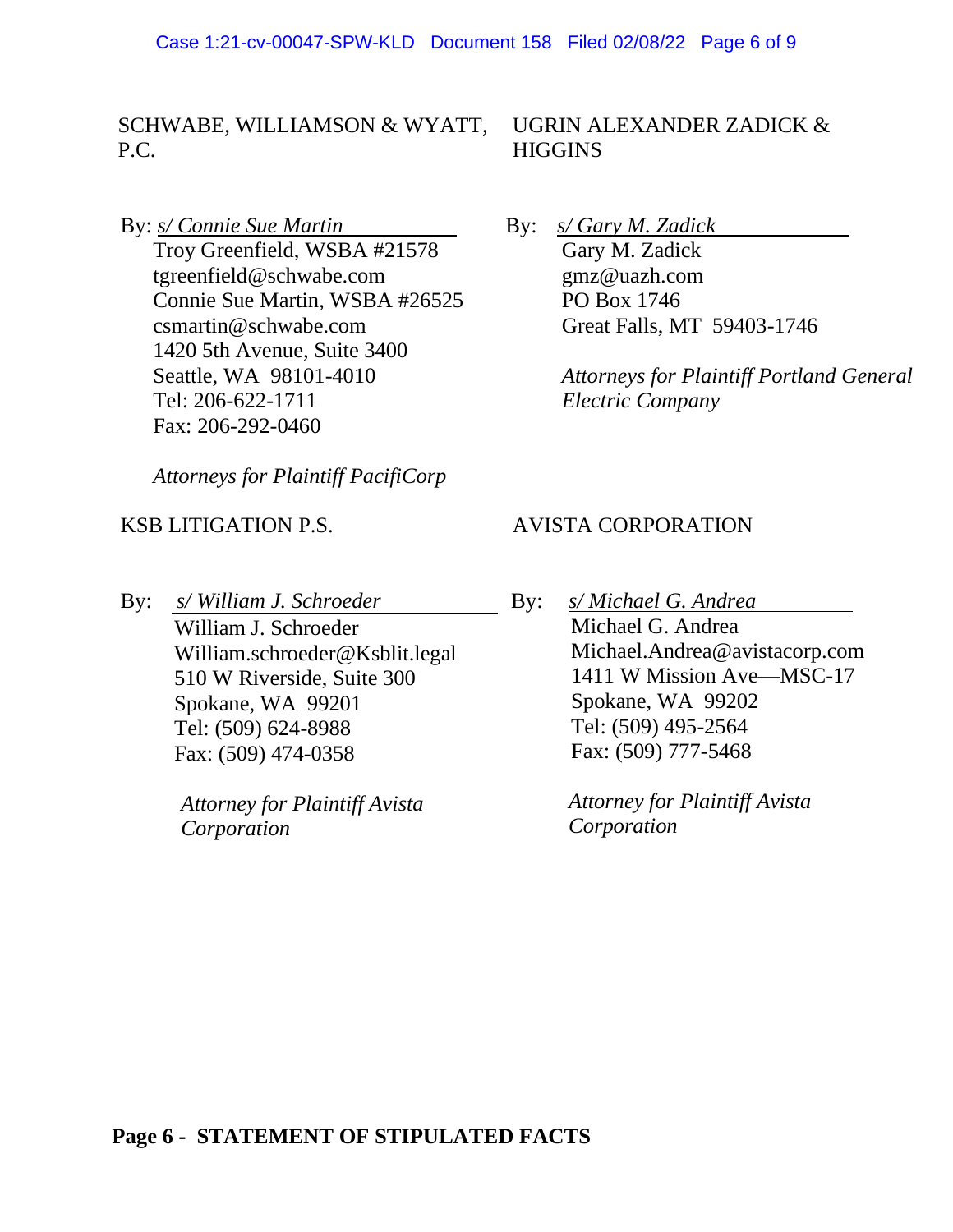## PERKINS COIE

By: *s/ Jeffrey M. Hanson* Harry H. Schneider, Jr. hschneider@perkinscoie.com Jeffrey M. Hanson jhanson@perkinscoie.com Gregory F. Miller gmiller@perkinscoie.com 1201 Third Avenue, Suite 4800 Seattle, WA 98101-3099

*Attorneys for Plaintiff Puget Sound Energy, Inc.*  DORSEY & WHITNEY

By: *s/ Stephen D. Bell* Stephen D. Bell bell.steve@dorsey.com 125 Bank Street, Millennium Building, Suite 600 Missoula, MT 59802-4407

> *Attorneys for Defendant NorthWestern Corp.*

## DORSEY & WHITNEY

By: *s/ J. David Jackson* J. David Jackson jackson.j@dorsey.com 50 South Sixth Street, Suite 1500 Minneapolis, MN 55402-1498

> *Attorneys for Defendant NorthWestern Corp.*

#### BROWN LAW FIRM, P.C.

By: *s/ Robert L. Sterup* Robert L. Sterup rsterup@brownfirm.com 315 North 24th Street Billings, MT 59101

> *Attorneys for Defendant Talen Montana, LLC*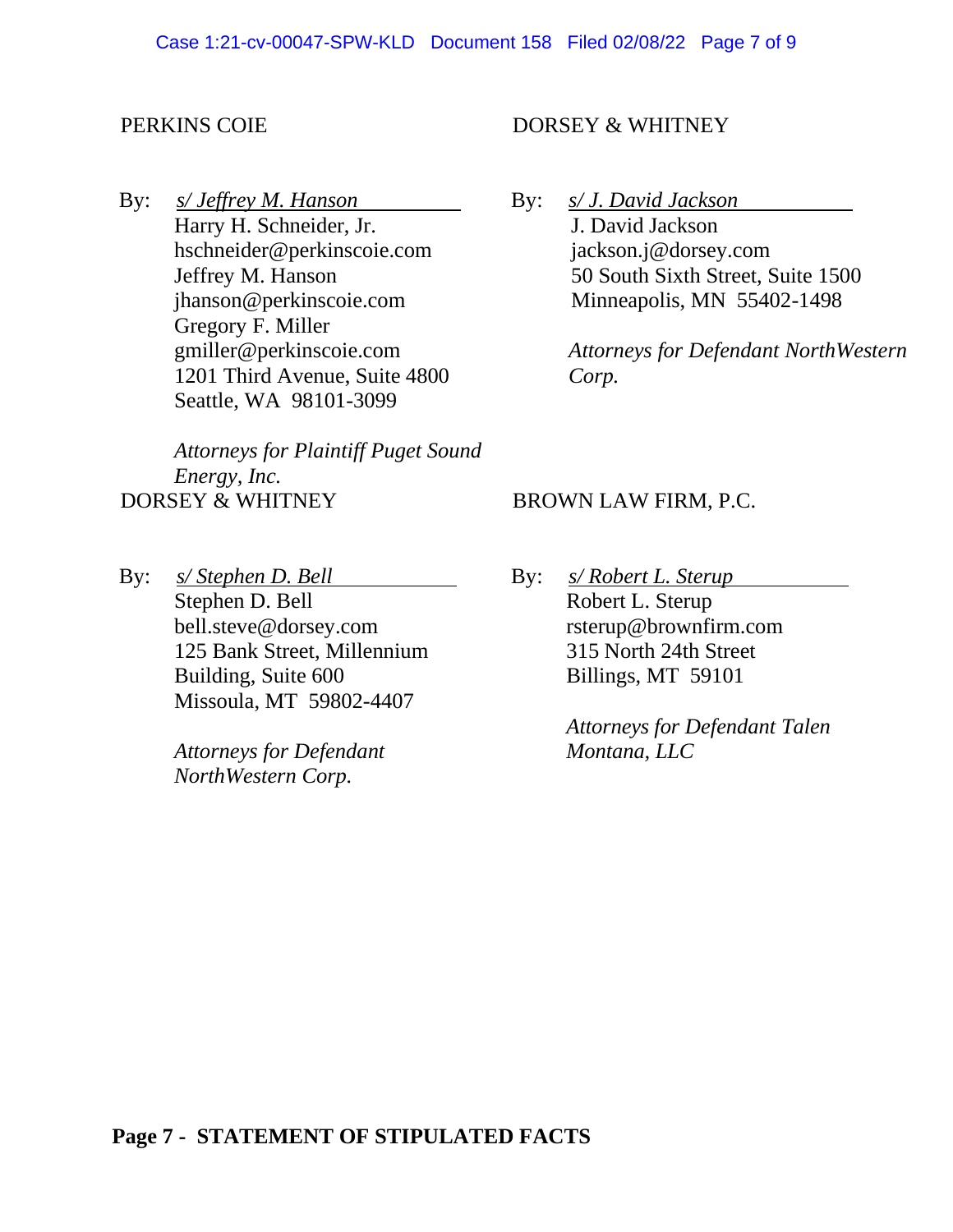#### SUSMAN GODFREY LLP

By: *s/ Adam Carlis*

Adam Carlis acarlis@susmangodfrey.com Barry Barnett bbarnett@susmangodfrey.com 1000 Louisiana Street, Suite 5100 Houston, TX 77002-5096

Alexander P. Frawley afrawley@susmangodfrey.com 1301 Avenue of the Americas, 32nd Floor New York, NY 10019

*Attorneys for Defendant Talen Montana, LLC*

### JONES LAW FIRM

By: *s/ Emily Jones* Emily Jones emily@joneslawmt.com 115 N Broadway, Suite 410 Billings, MT 59101

> *Attorneys for Defendant Austin Knudsen, in his official capacity as Attorney General for the State of Montana*

## **Page 8 - STATEMENT OF STIPULATED FACTS**